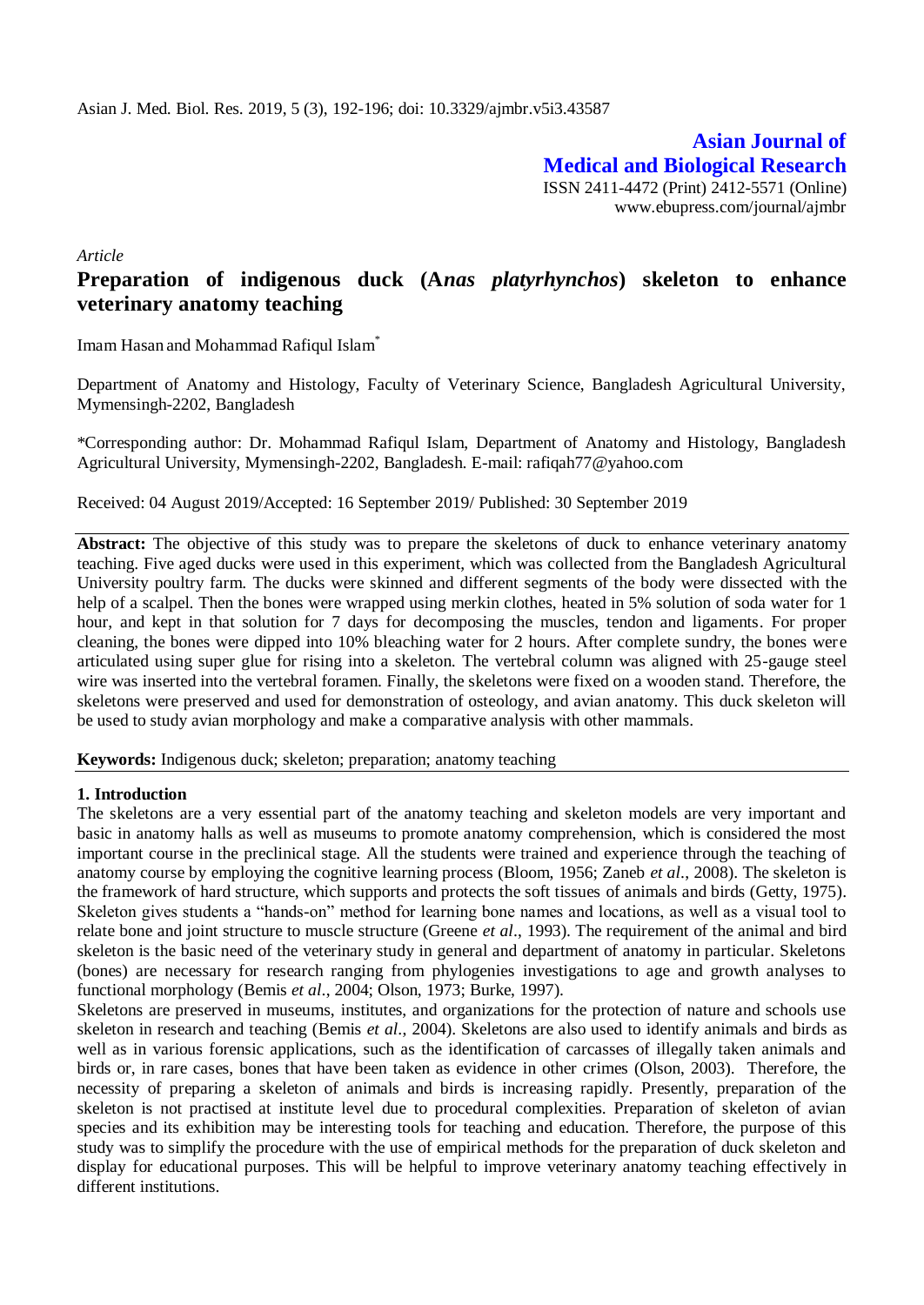### **2. Materials and Methods**

Five adult ducks were used in this experiment. The age of the ducks, were more than 4 years and collected from Bangladesh Agricultural University poultry farm.

# **2.1. Materials**

The materials used for skeleton preparation were: (1) Wires of various gauges. (2) Varnish. (3) Wooden platforms. (4) Iron rods. (5) Good quality sticking materials (Fevibond/ Fevistic/ Flex quick).

# **2.2. Methods**

The methods adopted in skeleton preparation were: (1) Skinning and defleshing, (2) Decomposing the muscles, tendon and ligaments, (3) Arrangement of bones, (4) Bleaching, (5) Drying of bones, (6) Varnishing of bones, and (7) Articulation of bones, (8) Positioning the skeleton

## **2.2.1. Preparation of the duck**

The ducks were kept in fasting condition for 24 hours and then sacrificed with a sharp knife cut through the throat severing the carotid artery and the trachea.

## **2.2.2. Skinning and defleshing**

Hot water was poured on the bird to facilitate the removal of the feathers from all parts of the body. Defleshing was done using a pair of scissors, forceps and a knife. The abdominal and thoracic cavities were open using the pair of scissors and forceps followed by the removal of GIT, respiratory, urinary, and reproductive organs by inserting the hand deep into the cavities and severing them from their point of attachments. Different segments of the bodies were wrapped in merkin clothes part by part to prevent loosing of small bones.

# **2.2.3. Decomposing the muscles, tendon and ligaments**

The bones were boiled in 5% solution of soda water for 1 hour and kept in that solution for 7 days for decomposing the muscles, tendon and ligaments according to the concept of (Baker *et al*., 2003; Van Cleave, 2010). The soda water solution was used for proper and complete digestion of muscles (Gofur *et al*., 2010) and that will help to remove muscles and related structures easily.

### **2.2.4. Arrangement of bones**

After 7 days later the bones were taken out and again the leftover flesh and tissue of the bones were scratched by the blade as maximum as possible. Then the ribs were gently pulled away from the backbone. The vertebrae and ribs were placed in order on a sheet. It was essential to keep the bones in order and in the exact position where the ribs attached along with the backbone. Then the bones were washed and cleaned by running tap water.

### **2.2.5. Bleaching**

The bones were then dipped into 10% bleaching water solution for 2 hours to avoid further destruction of microorganisms.

# **2.2.6. Drying of bones**

The moist bones were dried under the sun.

# **2.2.7. Articulation of bones**

The bones were articulated and raised into the skeletons. Each pair of ribs was bound with the corresponding vertebra with the help of super glue. A long strong wire was inserted into the vertebral canals (skull to the coccygeal vertebral canal) so that it can support the weight of the skeleton. Each leg was framed separately and attached within position. The skull was articulated with the vertebral column to complete the skeleton.

### **2.2.8. Positioning the skeleton**

Finally, the skeletons were mounted on wooden platforms of required dimension according to the size of the duck.

### **2.2.9. Varnishing of bones**

Varnishing of the bones was done to improve the appearance of the skeleton.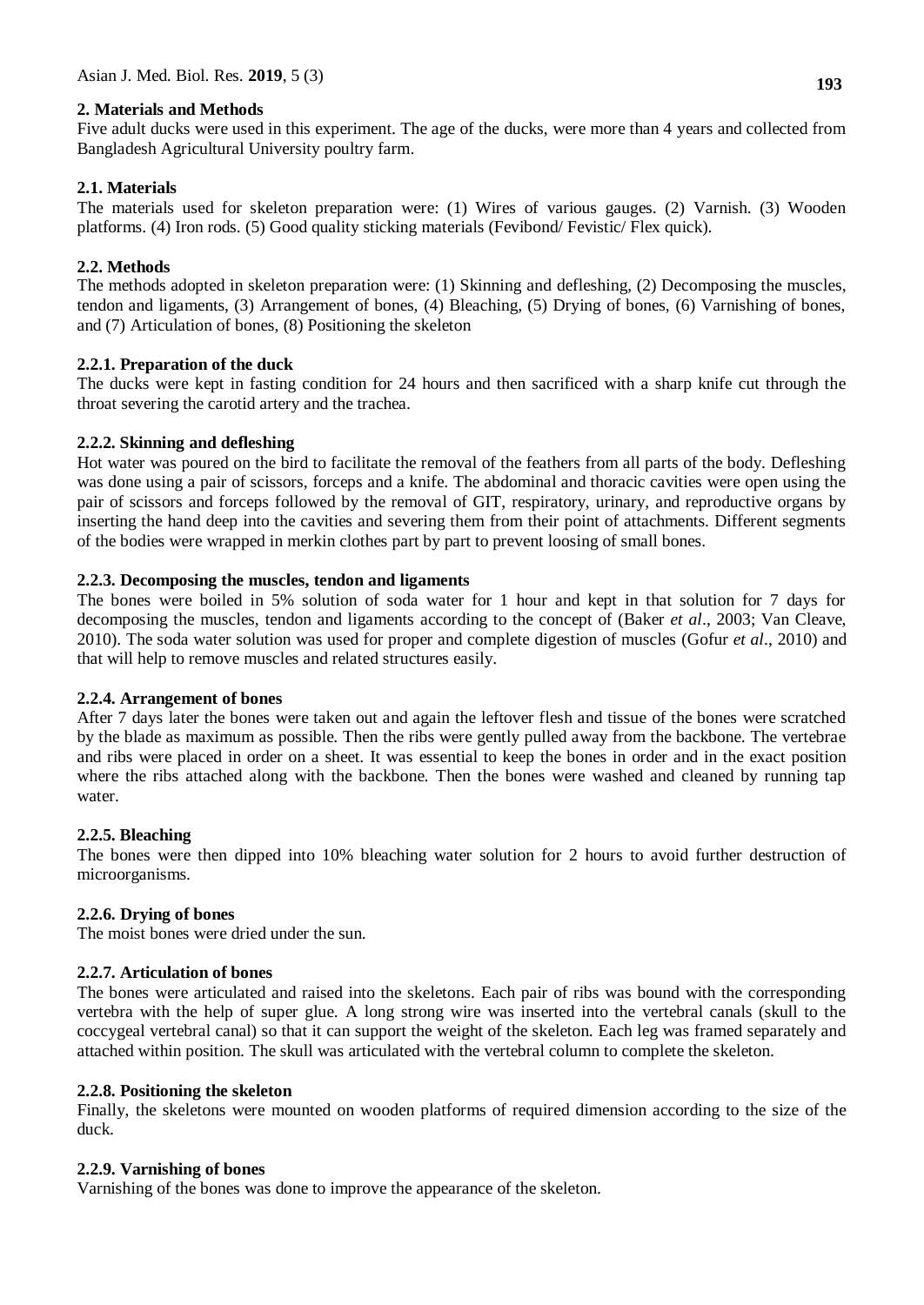#### **3. Results and Discussion**

The skeleton is composed of bones, cartilages and ligaments and is responsible for the maintenance of the shape flexibility as well as locomotion of the body (Ghosh, 2006). Formulation of the skeleton is very important for anatomical study. Adult and mature ducks were used in this experiment, to avoid the risk of softening and shrinkage of bones because boiling can shrink bones (Van Cleave, 2010). According to the objective of the study was to prepare a skeleton within a very short time and efficiently, after skinning as much flesh as possible were removed without risking damage to delicate parts of the skeleton. Once the crudely defleshed carcass was obtained, the next step was decomposing the carcass. It is usually done by remaining the carcass in a pit for 1-2 months, according to the size of the animals and birds (Raghavan, 1964). This process of skeleton preparation is time consuming, laborious and expensive also. As this process can easily be done even at home without full laboratory facilities by using proteolytic enzymes like neutrase and by using biological washing powders or meat tenderizers (Baker *et al*., 2003) soda water was used to decompose carcass. Baker *et al*. (2003) and some other researchers do not recommend the use of biological washing powder to decompose carcass as it is corrosive and can damage bone but in this study, we used soda water as our aim was to prepare the skeleton quickly. Sodium hydroxide is frequently used in the process of decomposing roadkill dumped in landfills by animal disposal contractors (Leon *et al*., 2014); on the other hand, use of proteolytic enzyme like neutrase is expensive (Baker *et al*., 2003). The bones of the duck were boiled in 5% solution of soda water for 1 hour (Table 1) using a normal heater instead of an incubator and kept in that solution for 7 days for decomposing the muscles, tendon and ligaments. After 7 days of decomposing of the carcass, 4 hours' time was required for clearing the carcass (removing the tenderized meat over the bones) and then bleaching to avoid further decomposition by microorganisms because bones generally contain a lot of greases. The grease can cause problem such as over the years, grease can break down as a result of bacterial decay and the resulting acids attack the bones and the bones become unpleasant and smelly (Baker *et al*., 2003). For this, the bones were dipped in 10% bleaching water solution for 2 hours (Table 1). After bleaching then the bones were dried absolutely by sun rays. As the objective was to save time, every process was finished very timely and quickly without wasting time and kept the bones less time in bleaching water solution. Then the bones were articulated to rise into skeletons and each skeleton was positioned on a suitable wooden base with the help of one rod and thick wire (Figures 1-8). Finally, all skeletons were housed in a display case. The duration of skeleton preparation (Table 1) indicated that the entire procedure took 4 days.

In this work, Bleaching processes using hydrogen peroxide 10% solution was suitable for getting better colour in a shorter time. (Greene *et al*., 1993; Gram, 2006; Hussain *et al*., 2007) used hydrogen peroxide 4% solution for the same process. Care must be taken for concentration and timing because the results showed that increasing timing and concentration of the Hydrogen peroxide led to crumbling (Hussain *et al*., 2007).

The present study revealed that the preservation technique of the skeleton model of duck might improve the teaching of anatomy courses and enrichment of the anatomy museums with bird skeleton models. This study revealed that there were eight steps of preservation technique of skeleton models, including skinning and defleshing, decomposing, arrangement of bones, bleaching, drying, varnishing of bones, articulation of bones and positioning the skeleton.

| <b>Steps</b>                   |                | <b>Required time</b> |
|--------------------------------|----------------|----------------------|
| <b>Skinning and defleshing</b> |                | As quick as possible |
| <b>Decomposing carcass</b>     | <b>Boiling</b> | 1 hour               |
|                                | Cooling        | 2 hours              |
| <b>Clearing</b>                |                | 4 hours              |
| <b>Bleaching</b>               |                | 2 hours              |
| <b>Drying</b>                  |                | 3 days               |
| <b>Varnishing</b>              |                | 1 hour               |
| <b>Articulation of Bones</b>   |                | As the time required |
| Positioning the skeleton       |                | 2 hours              |

**Table 1. Steps for preparing the skeleton of ducks.**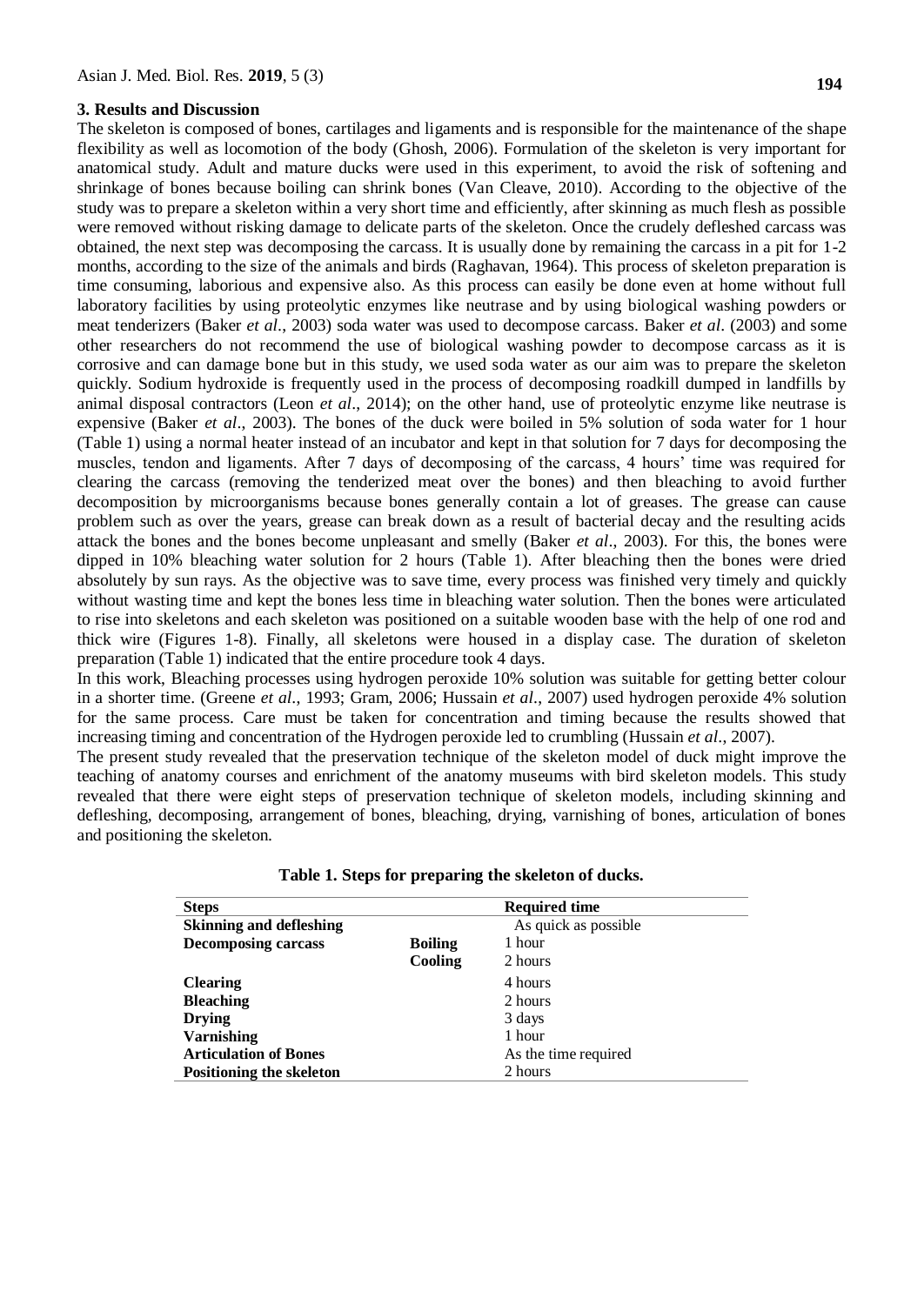







 **Figure 7. Lateral view of the duck skeleton. Figure 8. Craniolateral view of the duck** 



**Figure 1. Skinning of the duck. Figure 2. Defleshing of the duck.**



 **Figure 3. Boiling of bones. Figure 4. Cleaning of bones.**



Figure 5. Drying of bones. Figure 6. Articulation of bones.



**skeleton.**